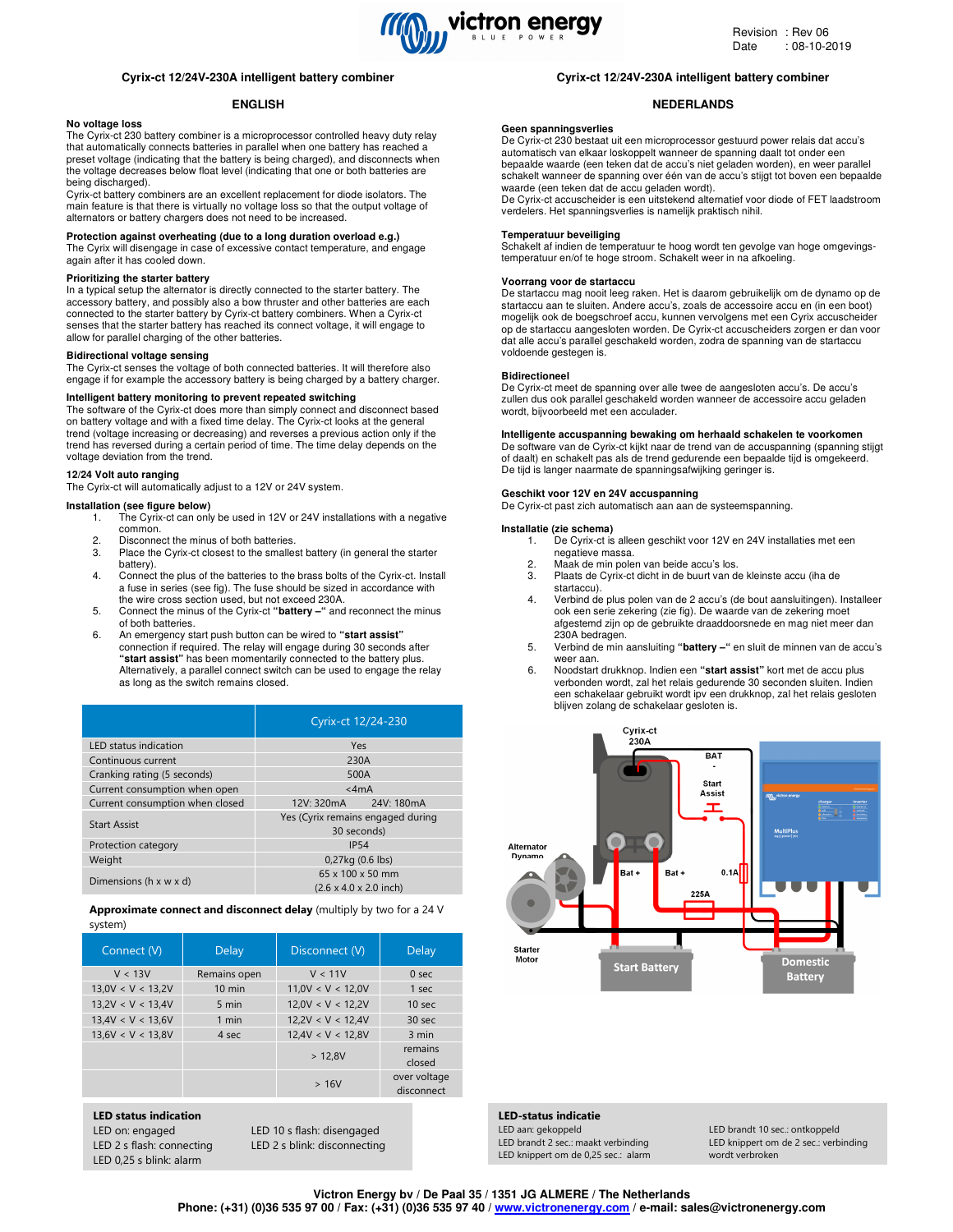

# **Cyrix-ct 12/24V–230A : un coupleur de batterie intelligent**

# **FRANÇAIS**

# **Aucune chute de tension**

Le coupleur de batteries Cyrix-ct 230 est un relais robuste piloté par microprocesseur qui connecte automatiquement des batteries en parallèle dès que l'une d'entre elles atteint une tension prédéfinie (signifiant qu'elle est en charge) et qui les déconnecte lorsque la tension chute en dessous du niveau float (signifiant qu'une ou plusieurs batteries sont en cours de décharge).

Les coupleurs de batteries Cyrix-ct sont une excellente solution de remplacement pour les séparateurs à diodes. Leur principale fonction est l'absence de chute de tension, évitant ainsi d'avoir à augmenter les tensions de sortie des alternateurs ou des chargeurs de batterie.

#### **Protection contre la température**

En cas de surchauffe due à une température ambiante élevée et/ou à un courant excessif, le Cyrix-ct se déclenchera. Le fonctionnement normal reprendra après un temps de refroidissement.

### **Priorité à la batterie de démarrage**

Dans une installation type, l'alternateur est directement relié à la batterie de démarrage. La batterie de service et éventuellement un propulseur d'étrave et d'autres batteries sont tous raccordés à la batterie de démarrage par des coupleurs de batteries Cyrix-ct. Lorsqu'un Cyrix-ct détecte que la batterie de démarrage a atteint sa tension d'enclenchement, il se ferme pour permettre la charge en parallèle des autres batteries.

#### **Détection de tension bidirectionnelle**

Le Cyrix-ct surveille la tension des deux batteries raccordées. Par conséquent, il s'enclenchera également lorsque, par exemple, la batterie de service est chargée par un chargeur de batteries.

#### **Un contrôle de batterie intelligent pour éviter les commutations répétées.**

Le programme du Cyrix-ct fait plus que simplement connecter et déconnecter en fonction de la tension de batterie et d'un temps de retard fixé. Le Cyrix-ct prend en compte la tendance générale (augmentation et baisse de la tension) et inverse une action précédente seulement si la tendance s'est inversée pendant une certaine période de temps. Le temps de retard dépend de l'écart de tension par rapport à la tendance.

#### **Variation automatique 12/24 Volts**

Le Cyrix-ct s'adapte automatiquement à un système de 12 ou 24 V.

#### **Installation (voir la figure ci-dessous)**

- 1. Le Cyrix-ct peut être utilisé uniquement dans des installations de 12 ou 24 V avec un commun négatif.
- 2. Débranchez le négatif des deux batteries.<br>3. Placez le Cyrix-ct le plus près possible de
- Placez le Cyrix-ct le plus près possible de la plus petite batterie (en général la batterie de démarrage).
- 4. Connectez le pôle positif de la batterie aux boulons en cuivre du Cyrix-ct. Installez un fusible en série (voir le schéma). Le fusible doit être dimensionné en fonction de la section du câblage utilisé, sans excéder 230 A.
- 5. Connectez le pôle négatif du Cyrix-ct **« battery -»** et rebranchez le négatif aux deux batteries.
- 6. Un bouton-poussoir d'urgence peut être raccordé au connecteur « **start assist** » si nécessaire. Le relais s'enclenche pendant 30 secondes après que « **start assist** » a été momentanément raccordé au positif de la batterie. Ou bien un commutateur parallèle peut être utilisé pour enclencher le relais tant que le commutateur reste fermé.

|                                      | Cyrix-ct 12/24-230           |  |
|--------------------------------------|------------------------------|--|
| Voyant d'état                        | Oui                          |  |
| Courant continu                      | 230A                         |  |
| Courant max pendant 5 secondes       | 500A                         |  |
| Consommation de courant, repos       | $<$ 4mA                      |  |
| Consommation de courant, enclanché   | 12V: 320mA<br>24V: 180mA     |  |
| Démarrage d'urgence (Start Assist)   | Oui (30 secondes)            |  |
| Degré de protection                  | <b>IP54</b>                  |  |
| Poids                                | $0.27$ kg                    |  |
| Dimensions ( $h \times l \times p$ ) | $65 \times 100 \times 50$ mm |  |

# Délais aproximatifs (multipier par deux pour un système 24V)

| Enclenchement     | <b>Delay</b>     | Désenclenchement  | <b>Delay</b>      |
|-------------------|------------------|-------------------|-------------------|
| V < 13V           | Reste ouvert     | V < 11V           | 0 <sub>sec</sub>  |
| 13,0V < V < 13,2V | $10 \text{ min}$ | 11,0V < V < 12,0V | 1 sec             |
| 13,2V < V < 13,4V | 5 min            | 12,0V < V < 12,2V | 10 <sub>sec</sub> |
| 13,4V < V < 13,6V | 1 min            | 12.2V < V < 12.4V | 30 sec            |
| 13,6V < V < 13,8V | 4 sec            | 12,4V < V < 12,8V | 3 min             |
|                   |                  | > 12,8V           | Reste enclanché   |
|                   |                  | >16V              | Surtension        |

Indication d'état à LED

LED clignote 0,25 s: alarme

LED allumée: activé LED reste allumé 10 s: désactivé LED reste allumé 2 s: connexion LED clignote 2 s: déconnexion

# **Combinador de baterías inteligente Cyrix-ct 12/24V-230A**

### **ESPAÑOL**

#### **Sin pérdida de tensión**

El combinador de baterías Cyrixcti 230 es un relé reforzado controlado por microprocesador que conecta automáticamente las baterías en paralelo cuando una de ellas ha alcanzado una tensión preestablecida (lo que indica que la batería se está cargando), y las desconecta cuando la tensión disminuye por debajo del nivel de flotación (lo que indica que una o ambas baterías están descargándose). Los combinadores de baterías Cyrix-ct son un excelente sustituto para los puentes de diodo. La principal característica es que no hay prácticamente pérdida de tensión, de manera que la tensión de salida de los alternadores o cargadores de batería no necesitan incrementarse.

**Protección contra el sobrecalentamiento**  I En caso de sobrecalentamiento debido a una alta temperatura ambiente y/o a un exceso de corriente, el Cyrix-ct se desarmará. Volverá a funcionar normalmente cuando la temperatura haya vuelto a bajar.

#### **Prioridad a la batería de arranque**

En una disposición normal, el alternador se conecta directamente a la batería de arranque. La batería de servicio, y quizá también la hélice de proa y otras baterías se conectan, cada una, a la batería de arranque con combinadores Cyrix-ct. Cuando el Cyrix-ct detecta que la batería de arranque ha alcanzado la tensión de conexión, se activará para permitir la carga en paralelo de las otras baterías.

# **Sensor de tensión bidireccional**

El Cyrix ct detecta la tensión de ambas baterías conectadas. Por lo tanto, también se activará si, por ejemplo, la batería de servicio está siendo cargada por un cargador de baterías.

#### **Control inteligente de la batería para evitar conmutaciones repetidas**

El software del Cyrix-ct hace algo más que simplemente conectar y desconectar en base a la tensión de la batería y con una demora de tiempo fija. El Cyrix-ct comprueba la tendencia general (incremento o disminución de la tensión) e invierte una acción previa sólo si la tendencia se ha invertido durante un periodo de tiempo determinado. El lapso de tiempo depende de lo que se desvíe la tensión de dicha tendencia.

#### El Cyrix-ct se ajusta automaticamente a sistemas de 12 ó 24 voltios.

**Entrada universal de 12/24 voltios** 

**Instalación (ver figura al final de la página)** 

- 1. El Cyrix sólo puede usarse en instalaciones de 12V o 24V con un negativo común.
- 2. Desconecte el negativo de ambas baterías.<br>3. Cologue el Cyrix cerca de la batería más po
- Coloque el Cyrix cerca de la batería más pequeña (en general, la batería de arranque).
- 4. Conecte el positivo de las baterías a los terminales de cobre del Cyrix. Instale un fusible en serie (ver figura). El fusible deberá tener una capacidad acorde con la sección del cable, pero sin exceder los 230 A.
- 5. Conecte el negativo del Cyrix-i **"battery "** vuelva a conectar el negativo de ambas baterías.
- 6. Si fuese necesario, se puede habilitar un botón de emergencia para la conexión **"start assist"**. El relé se armará durante 30 segundos después de conectar momentáneamente el **"star assist"** al positivo de la batería. Alternativamente, se puede usar un interruptor para conectar baterías en paralelo siempre que el interruptor permanezca cerrado.

|                                       | Cyrix-ct 12/24-230           |  |
|---------------------------------------|------------------------------|--|
| Indicador LED de estado               | Si                           |  |
| Corriente continua                    | 230A                         |  |
| Pico de corriente durante 5 segundo   | 500A                         |  |
| Consumo eléctrico al abrir            | $<$ 4mA                      |  |
| Consumo electrico, cerrado            | 12V: 320mA 24V: 180mA        |  |
| Arrangue de emergencia (Start Assist) | Si (30 second0s)             |  |
| Categoría de protección               | <b>IP54</b>                  |  |
| Peso                                  | 0.27kg                       |  |
| Dimensiones (al x an x p)             | $65 \times 100 \times 50$ mm |  |

#### Intervalos (multiplicar por dos para un sistema de 24V)

| Conexión          | Intervalo         | Desconexión       | Intervalo        |
|-------------------|-------------------|-------------------|------------------|
| V < 13V           | permanece abierto | V < 11V           | 0 <sub>sec</sub> |
| 13.0V < V < 13.2V | $10 \text{ min}$  | 11.0V < V < 12.0V | 1 sec            |
| 13,2V < V < 13,4V | 5 min             | 12,0V < V < 12,2V | 10 sec           |
| 13.4V < V < 13.6V | 1 min             | 12.2V < V < 12.4V | 30 sec           |
| 13.6V < V < 13.8V | 4 sec             | 12,4V < V < 12,8V | 3 min            |
|                   |                   | > 12.8V           | Cerrado          |
|                   |                   | >16V              | Sobrevoltaje     |

#### LED indicador de estado

Parpadeo del LED de 0,25 s: alarma

**Cyrix-ct 12/24 V-230A intelligenter Batteriekoppler** Destello del LED de 2 s: conectando Parpadeo del LED de 2 s: desconectando LED encendido: activado Destello del LED de 10 s: desactivado